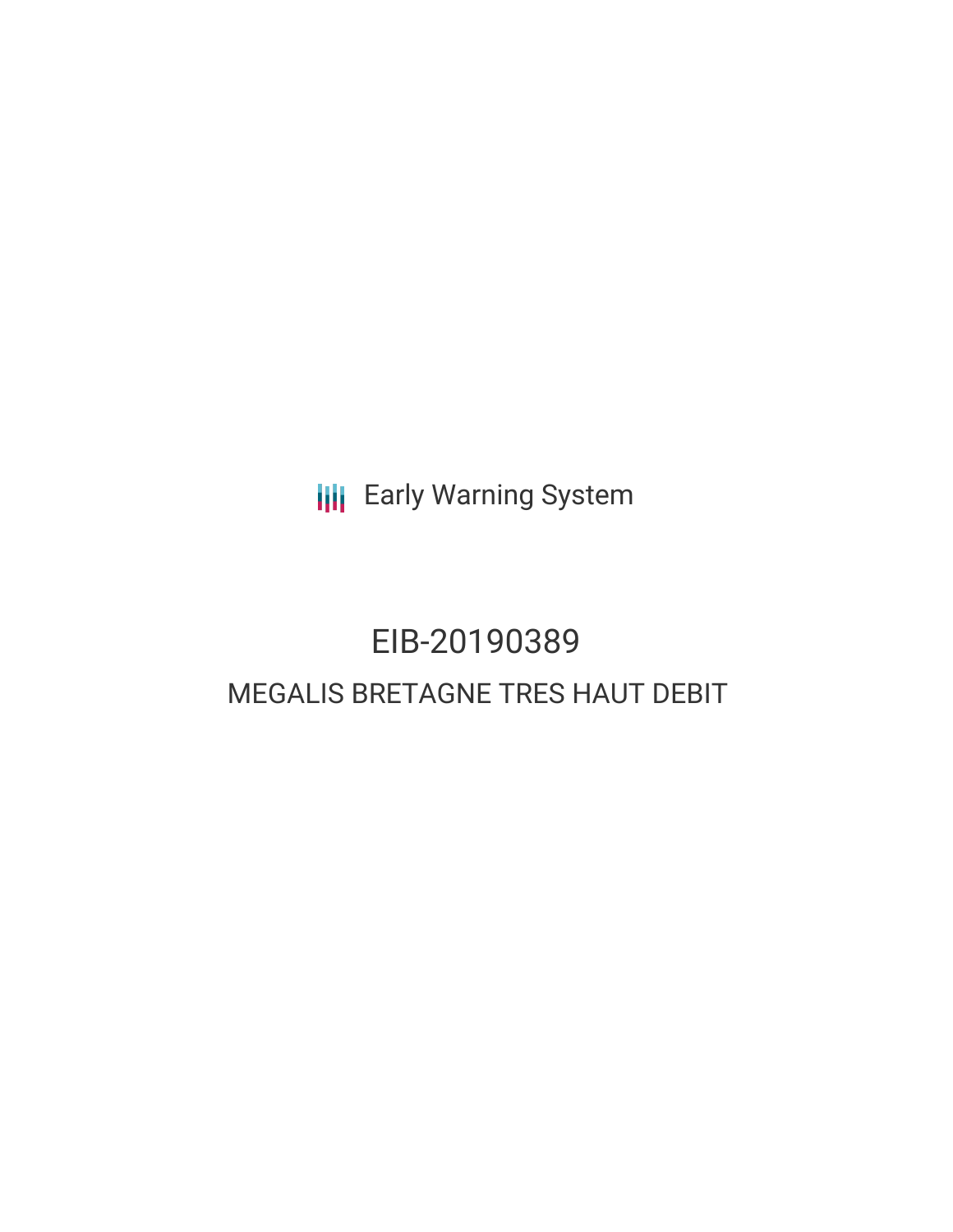

#### **Quick Facts**

| <b>Countries</b>               | France                         |
|--------------------------------|--------------------------------|
| <b>Financial Institutions</b>  | European Investment Bank (EIB) |
| <b>Status</b>                  | Approved                       |
| <b>Bank Risk Rating</b>        | U                              |
| <b>Voting Date</b>             | 2020-11-11                     |
| <b>Borrower</b>                | <b>MEGALIS BRETAGNE</b>        |
| <b>Sectors</b>                 | Communications                 |
| <b>Investment Type(s)</b>      | Loan                           |
| <b>Investment Amount (USD)</b> | \$176.71 million               |
| <b>Loan Amount (USD)</b>       | \$176.71 million               |
| <b>Project Cost (USD)</b>      | \$520.70 million               |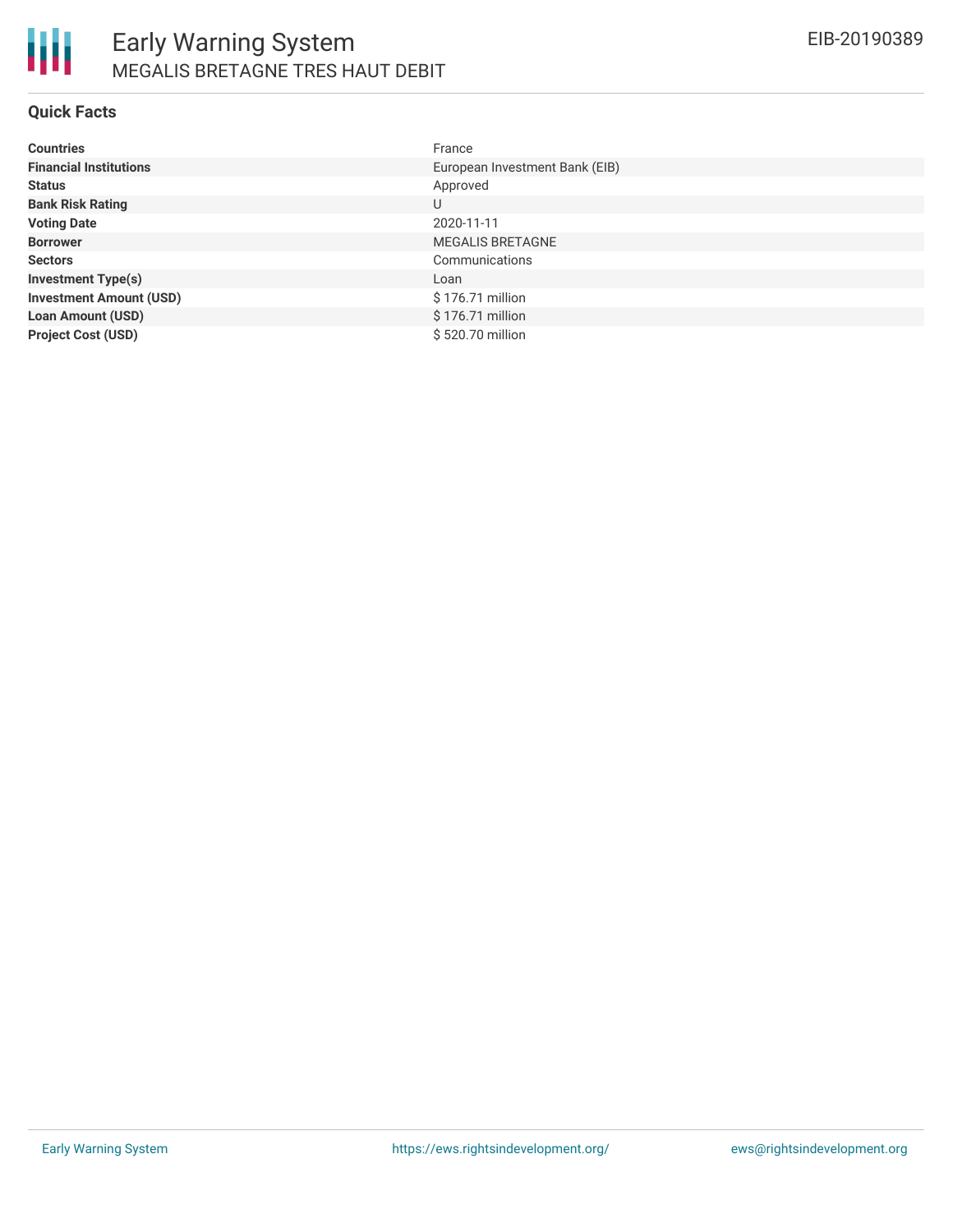

## **Project Description**

The project relates to the design and rollout of a publicly owned fibre broadband network in the rural and less densely populated areas in the region of Bretagne.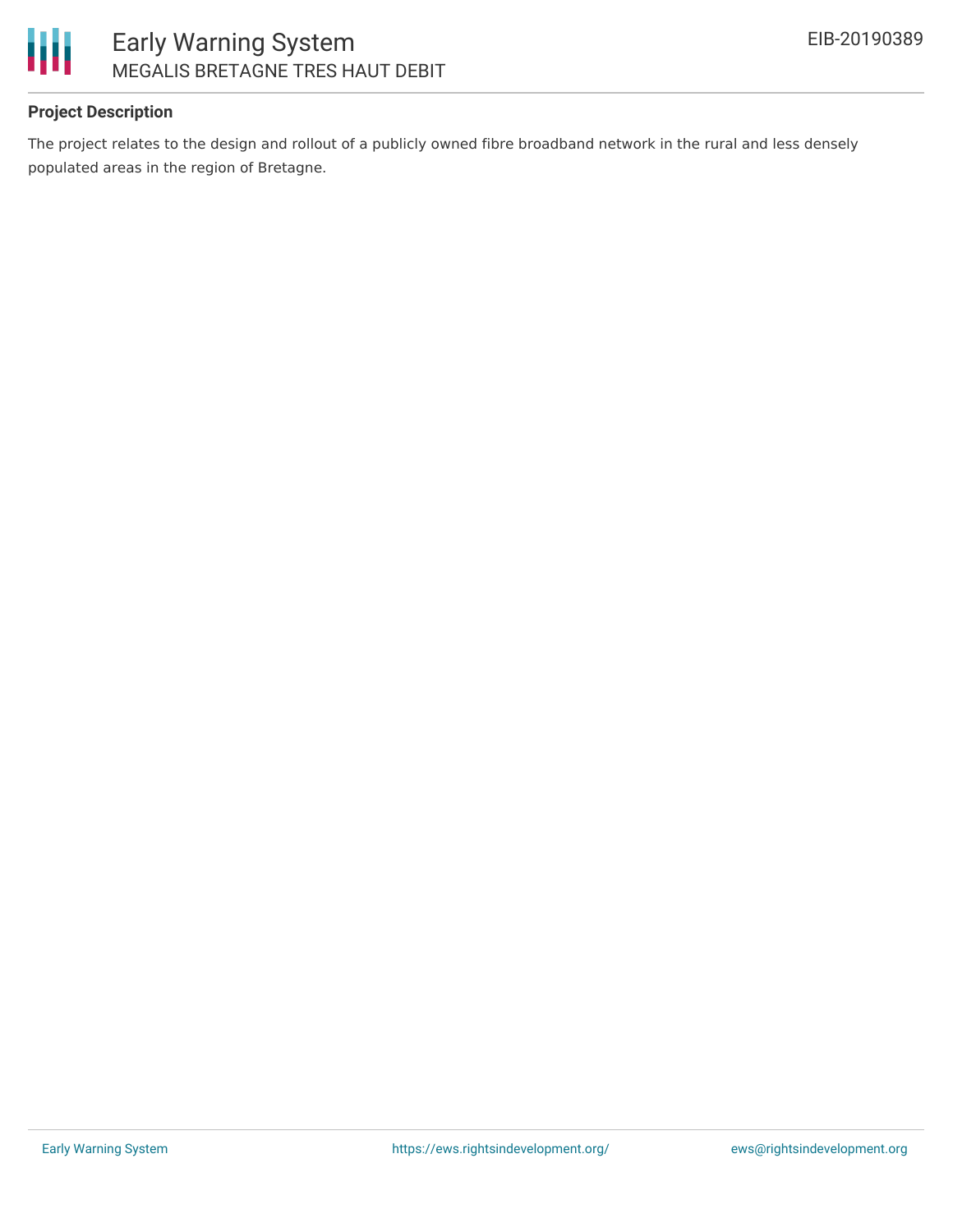

## **Investment Description**

European Investment Bank (EIB)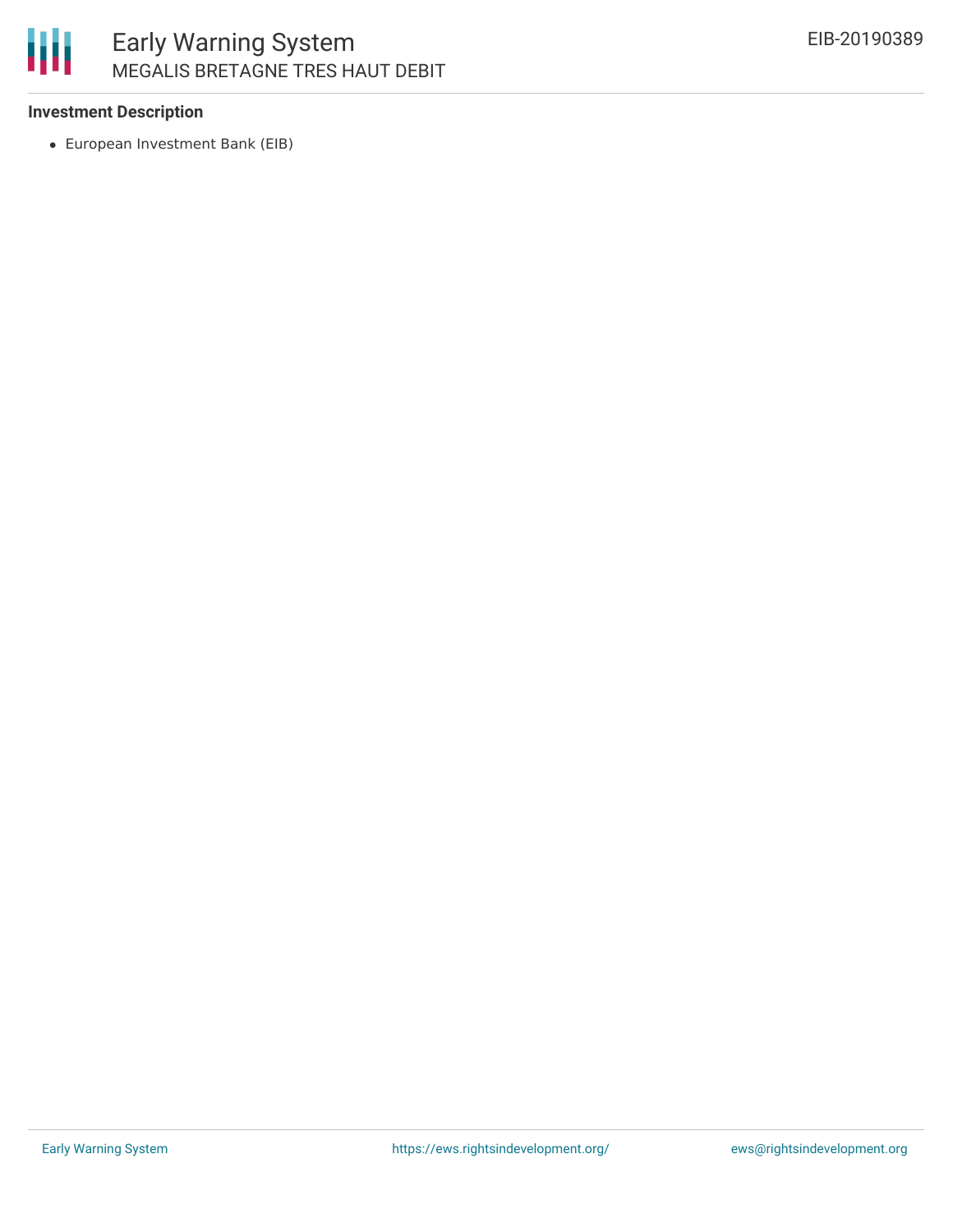# **Contact Information**

No contact information provided at the time of disclosure.

## **ACCESS TO INFORMATION**

You can submit an information request for project information at: https://www.eib.org/en/infocentre/registers/requestform/request-form-default.htm

## **ACCOUNTABILITY MECHANISM OF EIB**

The EIB Complaints Mechanism is designed to facilitate and handle complaints against the EIB by individuals, organizations or corporations affected by EIB activities. When exercising the right to lodge a complaint against the EIB, any member of the public has access to a two-tier procedure, one internal - the Complaints Mechanism Office - and one external - the European Ombudsman. A complaint can be lodged via a written communication addressed to the Secretary General of the EIB, via email to the dedicated email address: complaints@eib.org, by completing the online complaint form available at the following address: http://www.eib.org/complaints/form via fax or delivered directly to the EIB Complaints Mechanism Division, any EIB local representation office or any EIB staff. For further details, check:

http://www.eib.org/attachments/strategies/complaints\_mechanism\_policy\_en.pdf

When dissatisfied with a complaint to the EIB Complaints Mechanism, citizens can then turn towards the European Ombudsman. A memorandum of Understanding has been signed between the EIB and the European Ombudsman establishes that citizens (even outside of the EU if the Ombudsman finds their complaint justified) can turn towards the Ombudsman on issues related to 'maladministration' by the EIB. Note that before going to the Ombudsman, an attempt must be made to resolve the case by contacting the EIB. In addition, the complaint must be made within two years of the date when the facts on which your complaint is based became known to you. You can write to the Ombudsman in any of the languages of the European Union. Additional details, including filing requirements and complaint forms, are available at: http://www.ombudsman.europa.eu/atyourservice/interactiveguide.faces